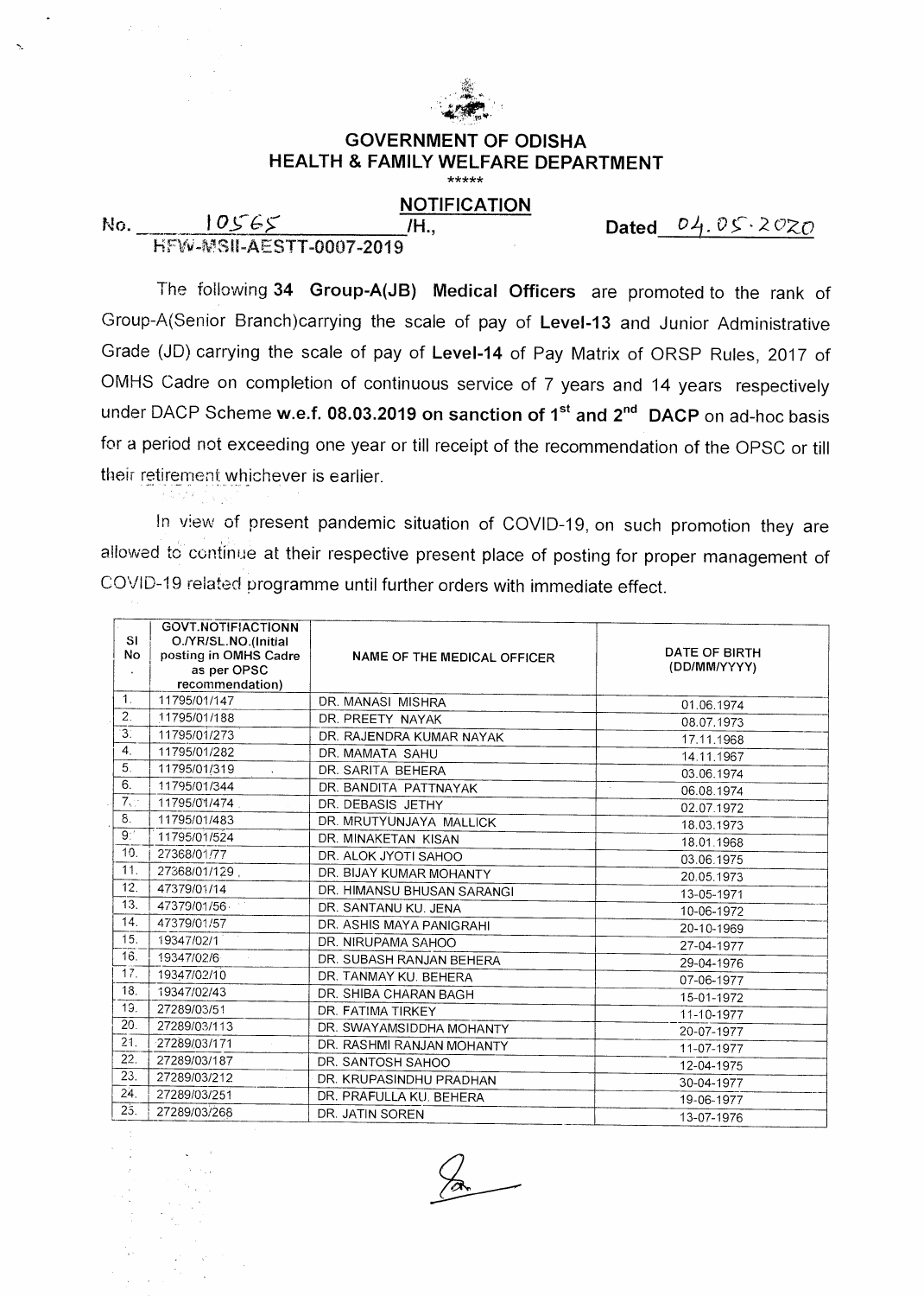| 26. | 27289/03/274 | DR. AMIYA KU, NAYAK    | 20-06-1976 |
|-----|--------------|------------------------|------------|
| 27. | 27289/03/280 | DR. ITISHREE PRUSTY    | 04-06-1976 |
| 28. | 27289/03/347 | DR. NANDA KISHORE NAIK | 07-06-1975 |
| 29. | 3555/04/20   | DR. SATYA PRAKASH JENA | 10-06-1976 |
| 30. | 8832/04/62   | DR. JITENDRA KU. SAHOO | 21-06-1977 |
| 31  | 8832/04/67   | DR. ANIRUDDHA MISHRA   | 15-05-1977 |
| 32. | 8832/04/135  | DR. VATTIKULLA RAJESH  | 05-07-1975 |
| 33. | 3538/05/123  | DR. DIBYA LOCHAN ORAM  | 24-05-1976 |
| 34. | 25085/05/27  | DR. PINAKI MOHANTY     | 06-07-1976 |

### **No.** <u>**I**OS66 *M*., </u> **HFW-MSII-AESTT-0007-2019 Dated** 04.05.2020

The following **02 Group-A(JB) Medical Officers** are promoted to the rank of Group-A(Senior Branch)carrying the scale of pay of **Level-13** and Junior Administrative Grade (JD) carrying the scale of pay of **Level-14** of Pay Matrix of ORSP Rules, 2017 of OMHS Cadre on completion of continuous service of 7 years and 14 years - respectively under DACP Scheme **w.e.f. the dates as mentioned against each on sanction of 2nd DACP** on ad-hoc basis for a period not exceeding one year or till receipt of the recommendation of the OPSC or till their retirement whichever is earlier.

In view of present pandemic situation of COVID-19, on such promotion they are allowed to continue at their respective present place of posting for proper management of COVID-19 related programme until further orders with immediate effect.

| <b>SI</b><br>N<br>О. | <b>GOVT.NOTIFIACTIO</b><br>NNO./YR/SL.NO.(Init<br>ial posting in OMHS<br>Cadre as per OPSC<br>recommendation) | <b>NAME OF THE MEDICAL</b><br><b>OFFICER</b> | DATE OF BIRTH<br>(DD/MM/YYYY) | Date on which eligible for promotion<br>to the rank of Gr.A(SB) & JD under<br>DACP Scheme on sanction of 1st &<br>2 <sup>nd</sup> DACP |
|----------------------|---------------------------------------------------------------------------------------------------------------|----------------------------------------------|-------------------------------|----------------------------------------------------------------------------------------------------------------------------------------|
|                      | 3538/05/76                                                                                                    | DR. RANJEEB KU. ROUT                         | 15-06-1977                    | 12.03.2019                                                                                                                             |
| ີ                    | 25085/05/35                                                                                                   | DR. MAMATA BARIK                             | 09-07-1979                    | 12.11.2019                                                                                                                             |

# **No.**  $\begin{array}{c|c} \hline \text{10} & \text{5} & \text{67} \\ \hline \end{array}$  /H., **HFW-MSII-AESTT-0007-2019**

**Dated\_04.05.2020** 

The following **116 Group-A(SB) Medical Officers** are promoted to the rank of to the rank of Junior Administrative Grade (JD) carrying the scale of pay of **Level-14** of Pay Matrix of ORSP Rules, 2017 of OMHS Cadre on completion of continuous service of 14 years under DACP Scheme w.e.f. 08.03.2019 on sanction of 2<sup>nd</sup> DACP on ad-hoc basis for a period not exceeding one year or till receipt of the recommendation of the OPSC or till their retirement whichever is earlier.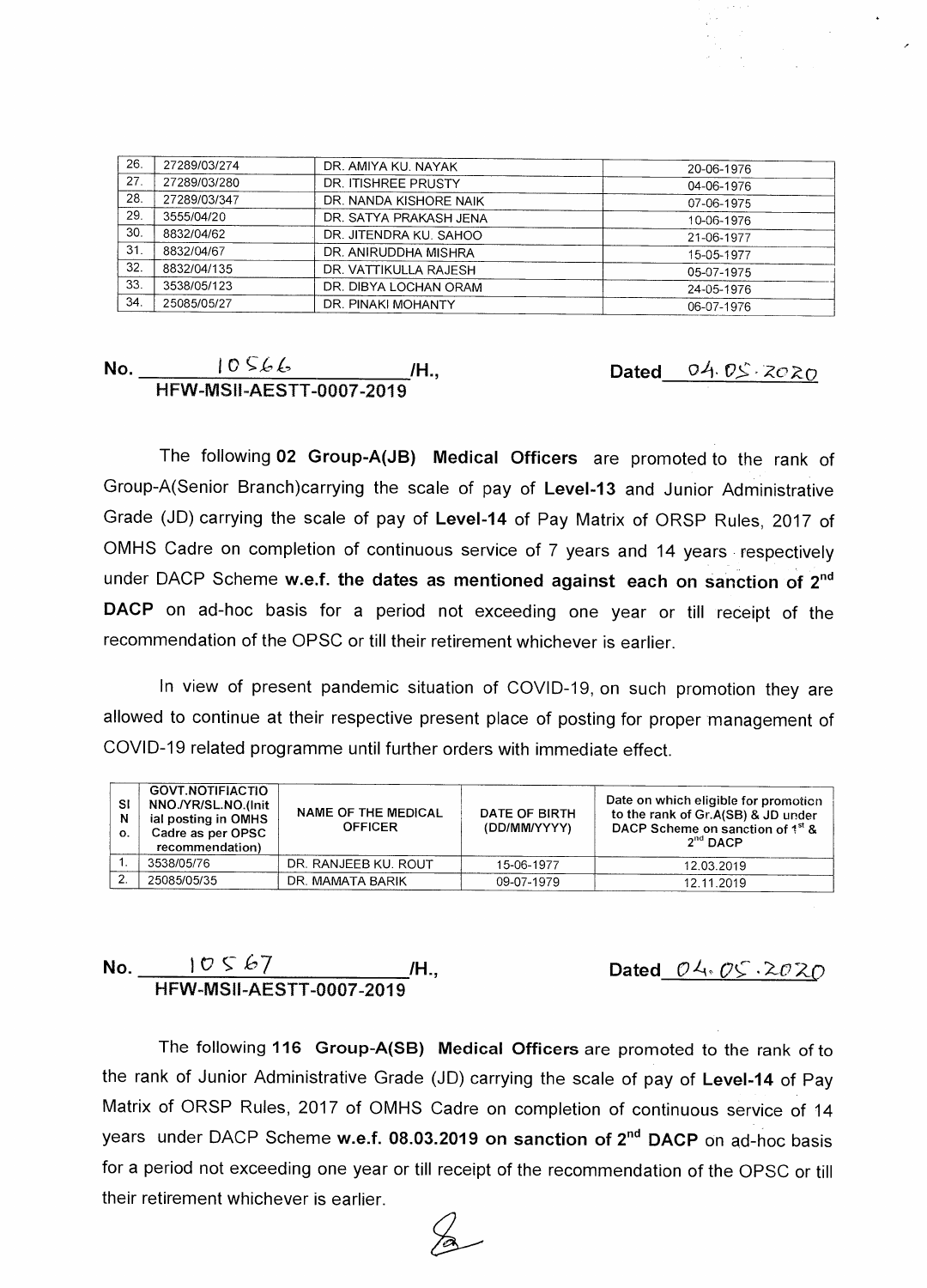In view of present pandemic situation of COVID-19, on such promotion they are allowed to continue at their respective present place of posting for proper management of COVID-19 related programme until further orders with immediate effect.

|                | <b>GOVT.NOTIFIACTIONN</b> |                                          |                          |
|----------------|---------------------------|------------------------------------------|--------------------------|
| <b>SI</b>      | O./YR/SL.NO.(Initial      |                                          |                          |
| No             | posting in OMHS Cadre     | NAME OF THE MEDICAL OFFICER              | DATE OF BIRTH            |
| $\blacksquare$ | as per OPSC               |                                          | (DD/MM/YYYY)             |
|                | recommendation)           |                                          |                          |
| 1.             | 11795/01/54               | DR. PRIYANKA DAS                         | 18-12-1975               |
| 2.             | 11795/01/100              | DR. SUKANT KUMAR DALAI                   | 24.05.1973               |
| 3.             | 11795/01/217              | DR. AJAY KUMAR SINGH                     | 13.05.1975               |
| 4.             | 11795/01/268              | DR. RAMESH KUMAR SAHOO                   | 13.05.1973               |
| 5.             | 11795/01/295              | DR. PUSPALATA MOHAPATRA                  |                          |
| 6.             | 11795/01/383              | DR. SUSMITA DASH                         | 07-02-1969               |
| 7.             | 11795/01/385              | DR. JYOTIRANJAN SAMAL                    | 15.07.1973               |
| 8.             | 11795/01/420              | DR. SURESH CHANDRA DEY                   | 04.09.1972               |
| 9.             | 11795/01/423              | DR. ANIRUDDHA BEHERA                     | 10.04.1970               |
| 10.            | 11795/01/447              | DR. MADHUSUDAN DAS                       | 05.04.1970               |
| 11.            | 11795/01/487              | DR. KAILASH CHANDRA MEHER                | 25.06.1975               |
| 12.            | 11795/01/490              | DR. BABU SINGH                           | 03.06.1973               |
| 13.            | 11795/01/498              | DR. SIDHESWAR MARANDI                    | 02.02.1975               |
| 14.            | 11795/01/538              |                                          | 05.08.1970               |
| 15.            | 11795/01/545              | DR. NARENDRA MEHER                       | 03.06.1972               |
| 16.            |                           | DR. SUNIL KUMAR BAG                      | 14.01.1969               |
| 17.            | 11795/01/549              | DR. BHANJA KISHORE RAMCHANDRA DEOHEMBRAM | 05.07.1966               |
| 18.            | 11795/01/550              | DR. JAYANTIBALA NAIK                     | 10.11.1967               |
|                | 11795/01/556              | DR. HAMBIRA MURMU                        | 15.11.1968               |
| 19.            | 27368/01/18               | DR. ARUN KUMAR MOHAPATRA                 | 27.04.1972               |
| 20.            | 27368/01/147              | DR. RAKESH MOHANTY                       | 11.07.1972               |
| 21.            | 41888/01/1                | DR. CHITTA RANJAN PANDA                  | 31-01-1972               |
| 22.            | 47379/01/10               | DR. SUDHIR KU, PANIGRAHI                 | 05-08-1974               |
| 23.            | 47379/01/12               | DR. BASANTA KU. DASH                     | 29-05-1972               |
| 24.            | 47379/01/28               | DR. DEEPAK KU. SAHU                      | 20-06-1972               |
| 25.            | 47379/01/31               | DR. PRABHAT KU. RAWLA                    | 22-11-1970               |
| 26.            | 47379/01/38               | DR. DHIRESH KU. SARANGI                  | 06-05-1971               |
| 27.            | 47379/01/42               | DR. PRADEEPTA KU. SUBUDHI                | 02-03-1972               |
| 28.            | 47379/01/44               | DR. RAMAKANTA SAHU                       | 12-05-1973               |
| 29.            | 47379/01/49               | DR. RAMA GOBINDA MOHANTY                 | 26-06-1969               |
| 30.            | 47379/01/50               | DR. RABINARAYAN MISHRA                   | 30-12-1973               |
| 31.            | 47379/01/52               | DR. S. K RAUF                            | 27-12-1971               |
| 32.            | 47379/01/54               | DR. NARESH CHANDRA PRADHAN               | 12-07-1972               |
| 33.            | 47379/01/58               | DR. GOURANGA CH. NAYAK                   | 29-05-1969               |
| 34.            | 47379/01/59               | DR. BISWA RANJAN SAHOO                   | 25-06-1971               |
| 35.            | 47379/01/66               | DR. BHAGABAN SAHU                        | 02-09-1973               |
| 36.            | 47379/01/75               | DR. PRASANTA KU. SAMANTARAY              | 20-04-1967               |
| 37.            | 47379/01/76               | DR. G. KRISHNA PRASAD                    | 17-05-1973               |
| 38.            | 47379/01/81               | DR. MANOJ KU. ACHARYA                    | 21-06-1972               |
| 39.            | 19347/02/12               | DR. LACHHAMAN BAG                        | 12-07-1976               |
| 40.            | 19347/02/22               | DR. SUNIL KU. HABADA                     | 04-04-1976               |
| 41.            | 19347/02/25               | DR. BISWANATH MURMU                      | 20-09-1975               |
| 42.            | 19347/02/30               | DR. ARUP KU. DAS                         | 08-02-1977               |
| 43.            | 19347/02/31               | DR. UTTAM CHANDRA NAIK                   | 23-03-1974               |
| 44.            | 19347/02/38               | DR. KAMALA KANTA JENA                    | 12-04-1971               |
| 45.            | 19347/02/40               | DR. LAXMIDHAR NAIK                       | 05-07-1966               |
| 46.            | 19347/02/41               | DR. RITA TUDU                            | 03-08-1973               |
| 47.            | 19347/02/44               | DR. BHAGABATA MURMU                      | 07-01-1972               |
| 48.            | 19347/02/45               | DR. RAMA CHANDRA KISKU                   | 25-01-1970               |
| 49.            | 27289/03/114              | DR. SOUBHAYA RANJAN RANSINGH             |                          |
| 50.            | 27289/03/124              | DR. NABA KISHORE KAR                     | 16-05-1976<br>10-05-1978 |
| 51.            | 27289/03/147              | DR. AMIT KUMAR JENA                      | 16-09-1975               |
| 52.            | 27289/03/155              | DR. MANAS RANJAN SAHOO                   |                          |
| 53.            | 27289/03/159              | DR. SIMANTA DAS                          | 19-05-1977               |
| 54.            | 27289/03/160              | DR. PRASANTA KUMAR NAYAK                 | 10-06-1975               |
| 55.            | 27289/03/177              | DR. DHIRENDRA KU. MEHER                  | 04-02-1978               |
| 56.            | 27289/03/200              | DR. MEDINI NAGESWAR                      | 03-08-1975               |
| 57.            | 27289/03/203              | DR. AMIT KU. MOHAPATRA                   | 16-07-1976               |
| 58.            | 27289/03/224              | DR. RAKESH RANJAN SWAIN                  | 19-05-1977               |
| 59.            | 27289/03/233              | DR. SUNARAM MURMU                        | 13-03-1975               |
| 60.            | 27289/03/234              |                                          | 12-04-1977               |
|                |                           | DR. AJANTA ROUT                          | 20-04-1978               |

 $\mathcal{G}$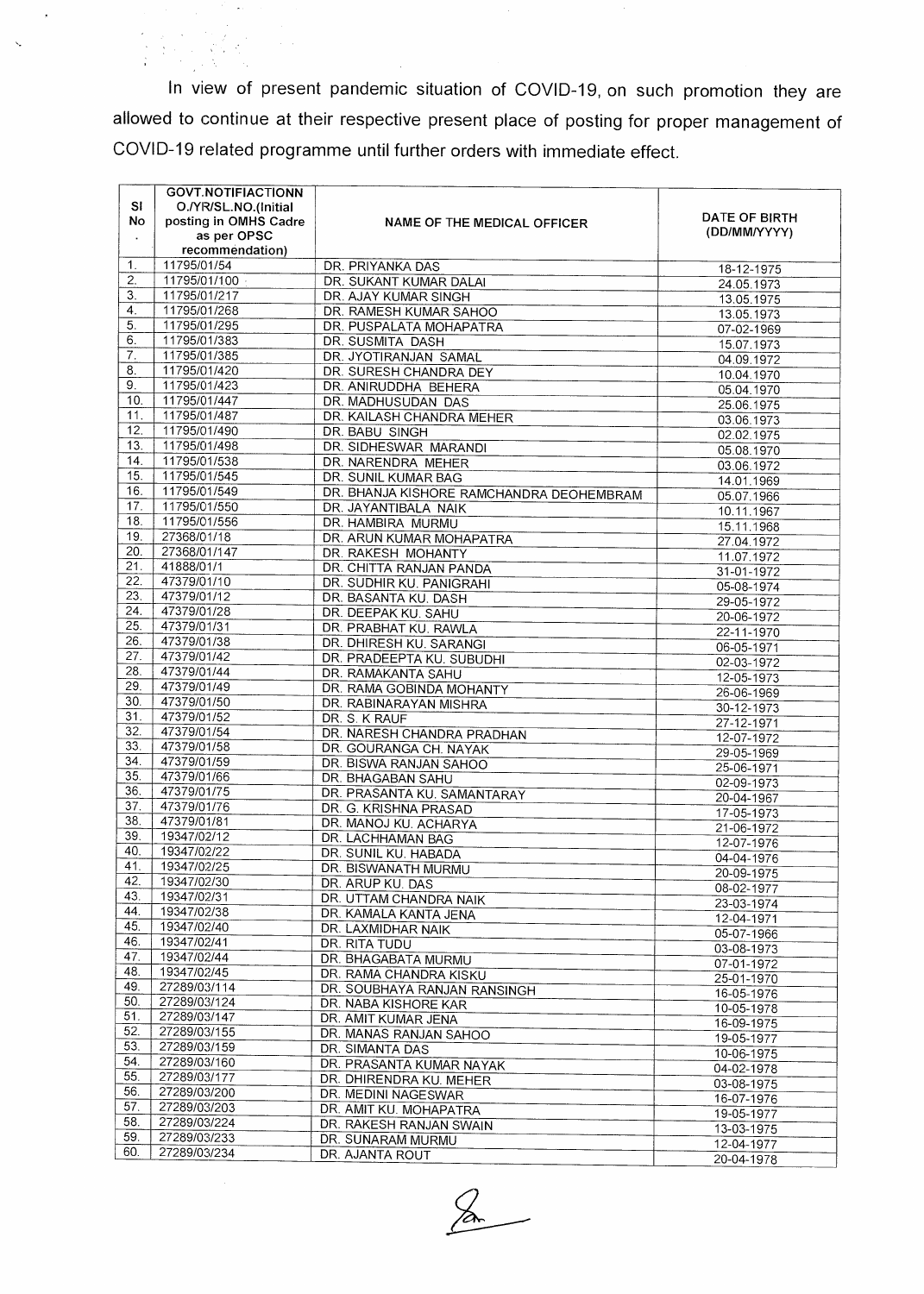|                   | 27289/03/237               |                                                   |                                                |
|-------------------|----------------------------|---------------------------------------------------|------------------------------------------------|
| 61.<br>62.        | 27289/03/246               | DR. SUDHIR KU SAHU                                | 15-06-1975                                     |
| 63.               | 27289/03/257               | DR. MADHUSMITA BEHERA                             | 26-01-1976                                     |
|                   |                            | DR. SUMITRA SOREN                                 | 01-05-1977                                     |
| 64.               | 27289/03/275               | DR. SURENDRA KU. PARAKIYA                         | 07-02-1975                                     |
| 65.               | 27289/03/277               | DR. DURYODHAN SAHOO                               | 12-02-1974                                     |
| 66.               | 27289/03/281               | DR. SUMAN KU. TOPNO                               | 20-01-1977                                     |
| 67.               | 27289/03/287               | DR. SANDEEP KU. MOHAPATRA                         | 03-02-1973                                     |
| 68.               | 27289/03/297               | DR. MUKTIKANTA KHATUA                             | 19-04-1978                                     |
| 69.               | 27289/03/298               | DR. SITASHREE SETHI                               | 03-03-1977                                     |
| 70.               | 27289/03/308               | DR. MASANG MURMU S.T                              | 09-02-1974                                     |
| 71.               | 27289/03/310               | DR. SATYABRATA BHUYAN                             | 01-07-1970                                     |
| $\overline{72}$ . | 27289/03/311               | DR. ANIL KU. DEY                                  | 11-07-1971                                     |
| 73.               | 27289/03/312               | DR. BASANTA ANSELAM TOPPO                         | 18-07-1970                                     |
| 74.               | 27289/03/315               | DR. SASMITA TIRKEY                                | 11-09-1977                                     |
| 75.               | 27289/03/322               | DR. SUNITA PATRO                                  | 21-03-1979                                     |
| 76.               | 27289/03/325               | DR. AKSHAYA KU. SETHY                             | 03-05-1975                                     |
| 77.               | 27289/03/334               | DR. BALABHADRA BEHERA                             | 21-07-1977                                     |
| 78.               | 27289/03/336               | DR. CHHABILA ADHA                                 | 05-06-1965                                     |
| 79.               | 27289/03/338               | DR.CHHATRAY MARANDI                               | 07-03-1975                                     |
| 80.               | 27289/03/344               | DR. NIBEDITA NAYAK                                | 12-06-1977                                     |
| 81.               | 27289/03/345               | DR. U.GIRIJAPATI                                  | 04-07-1971                                     |
| 82.               | 27289/03/351               | DR. DURGA CHARAN BISWAL                           | 25-10-1970                                     |
| 83.               | 27289/03/353               | DR. DIBAKAR MAJHI                                 | 04-01-1971                                     |
| 84.               | 3555/04/8                  | DR. SAROJ RANJAN MOHANTY                          | 01-05-1978<br>$\sim$                           |
| 85.               | 3555/04/26                 | DR. SARDAR JAYDEV KU. DEO                         | 27-01-1974                                     |
| 86.               | 3555/04/29                 | DR. RAJARAM DASH                                  | 13-12-1973                                     |
| 87.               | 3555/04/32                 | DR. BASANTA KU. ROUT                              | 05-07-1978                                     |
| 88.               | 3555/04/38                 | DR. DHANANJAYA BHUE                               | 25-05-1979                                     |
| 89.               | 3555/04/41                 | DR. DEBENDRA NATH TUDU                            | 22-02-1977                                     |
| 90.               | 3555/04/43                 | DR. BHAGIRATHI MURMU                              | 13-03-1975                                     |
| 91.               | 3555/04/44                 | DR. SMITA MARANDI                                 | 14-07-1977                                     |
| 92.               | 3555/04/50                 | DR. KARMI MARANDI                                 | 05-09-1974                                     |
| 93.               | 8832/04/34                 | DR. SMITA PATRA                                   | 28-01-1976                                     |
| 94.               | 8832/04/61                 | DR. BALARAM PANDA                                 | 08-03-1976                                     |
| 95.               | 8832/04/66                 | DR. GOPABANDHU PATRA                              | 01-07-1977                                     |
| 96.               | 8832/04/70                 | DR. TAPAS RANJAN MISHRA                           | 05-07-1978                                     |
| 97.               | 8832/04/73                 | DR. SRIDHAR PANDA                                 | 02-05-1976                                     |
| 98.               | 8832/04/81                 | DR. SANJAY KU. ROY                                | 05-11-1972                                     |
| 99.               | 8832/04/102                | DR. JAYA NARAYAN PADHI                            | 28-06-1975                                     |
| 100.              | 8832/04/106                | DR. ANIL KU. ACHARYA                              | 20.05-1977                                     |
| 101.<br>102.      | 8832/04/108<br>8832/04/127 | DR. PRANAV KU. SUKLA                              | 02-05-1977                                     |
|                   | 8832/04/144                | DR. SUPRAKASH SATAPATHY<br>DR. JITENDRA KU, PANDA | 23-05-1977                                     |
| 103.<br>104.      | 8832/04/155                |                                                   | 26-06-1977                                     |
| 105.              | 8832/04/167                | DR. SANJIB KU. MISHRA<br>DR. SASMITA AGASTY       | 07-04-1974                                     |
| 106.              | 8832/04/169                | DR. SILLA SITARAM                                 | 14-09-1976<br>21-08-1975                       |
| 107               | 3538/05/64                 | DR. RABI NARAYAN ROUT                             |                                                |
| 108.              | 3538/05/82                 | DR. KAMALAKANTA SWAIN                             | 10-03-1979<br>12-04-1976                       |
| 109.              | 3538/05/88                 | DR. DEEPAK KU. BEHERA                             | 15-06-1978                                     |
| 110.              | 3538/05/94                 | DR. BRAJA KISHORE GIRI                            | 26-03-1977                                     |
| 111.              | 3538/05/100                | DR. INDER KU. NATHANI                             | 17-05-1960                                     |
| 112.              | 3538/05/101                | DR. DASHARATHA TUDU                               | 10-06-1978                                     |
| 113.              | 3538/05/102                | DR. SAWNA SANKAR MURMU                            | 25-02-1980<br>$\mathbb{Z}^2 \times \mathbb{Z}$ |
| 114.              | 3538/05/110                | DR. BHUPESH KU. NAYAK                             | 20-06-1979                                     |
| 115.              | 3538/05/113                | DR. PRAVAKAR SETHI                                | 04-06-1975                                     |
| 116.              | 3538/05/117                | DR. DESABANDHU BEHERA                             | 02-07-1978                                     |
|                   |                            |                                                   |                                                |

**No. 10568** /H.,

Dated  $04.05$ <sup>\*</sup>

**HFW-MSII-AESTT-0007-2019**  The following **31 Group-A(SB) Medical Officers** are promoted to the rank of to the rank of Junior Administrative Grade (JD) carrying the scale of pay of **Level-14** of Pay Matrix of ORSP Rules, 2017 of OMHS Cadre on completion of continuous service of 14 years under DACP Scheme **w.e.f. the dates as mentioned against each on sanction of**  2<sup>nd</sup> DACP on ad-hoc basis for a period not exceeding one year or till receipt of the recommendation of the OPSC or till their retirement whichever is earlier.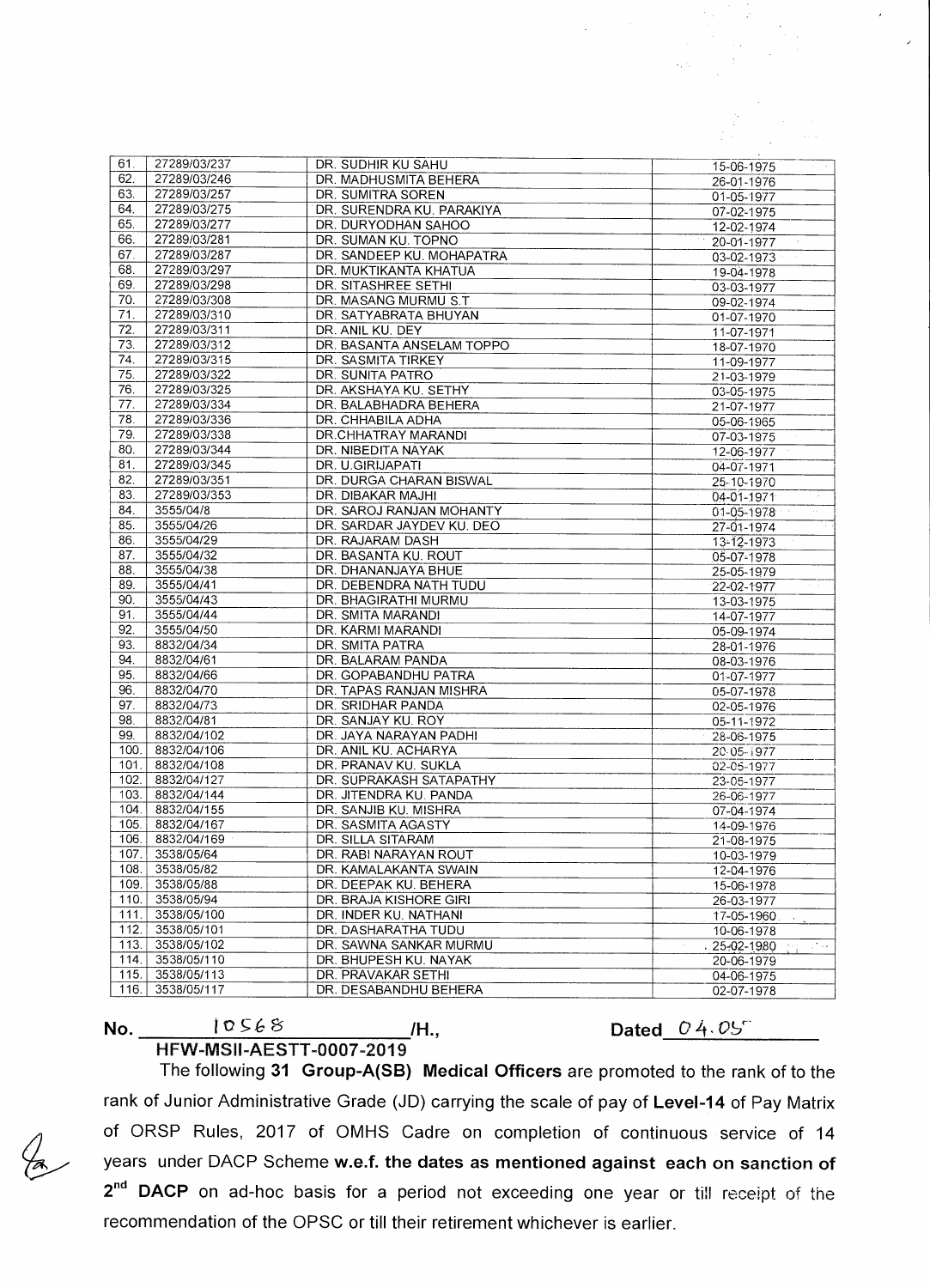In view of present pandemic situation of COVID-19, on such promotion they are allowed to continue at their respective present place of posting for proper management of COVID-19 related programme until further orders with immediate effect.

design from

|                  | <b>GOVT.NOTIFIACTI</b> |                             |                  |                        |
|------------------|------------------------|-----------------------------|------------------|------------------------|
|                  | ONNO./YR/SL.NO.(I      |                             |                  | Date on which eligible |
| <b>SI</b>        | nitial posting in      |                             |                  | for promotion to the   |
| No               | OMHS Cadre as          | NAME OF THE MEDICAL OFFICER | DATE OF BIRTH    | rank of JD under DACP  |
|                  | per OPSC               |                             | (DD/MM/YYYY)     | Scheme on sanction of  |
|                  | recommendation)        |                             |                  | 2 <sup>nd</sup> DACP   |
| 1.               | 47379/01/70            | DR. BHABANI PATNAIK         |                  |                        |
| 2.               | 19347/02/2             | DR. SUSANTA KU. BEHERA      | $01 - 11 - 1973$ | 18.07.2019             |
| $\overline{3}$ . | 3555/04/45             | DR. BIJAY KU. NAIK          | 12-02-1976       | 18.06.2019             |
| $\overline{4}$   | 3538/05/28             | DR. SUMANTA KU. PATEL       | 29-11-1974       | 26.05.2019             |
| 5.               | 3538/05/29             | DR. SOUBHAGYA KU. DAS       | 28-03-1979       | 8.10.2019              |
| 6.               | 3538/05/81             | DR. NAGENDRA KU. RAJSAMANT  | 28-06-1978       | 10.11.2019             |
| $\overline{7}$ . | 3538/05/89             | DR. SUSHANTA KU. MUKHI      | 01-07-1978       | 16.07.2019             |
| 8.               | 3538/05/103            | DR. KUNJA BIHARI SINGH      | 20-05-1978       | 12.03.2019             |
| 9.               | 21118/05/11            | <b>DR. RATIKANTA KHATUA</b> | 09-04-1978       | 6.07.2019              |
| 10 <sub>1</sub>  | 21118/05/15            | DR. DUBRAJ MURMU            | 31-01-1980       | 6.09.2019              |
| 11.              | 21118/05/21            | DR. PRAMIL KU. PRADHAN      | $11 - 12 - 1977$ | 17.09.2019             |
| 12.              | 22607/05/5             | DR. SASMITA PATRA           | 01-05-1979       | 25.09.2019             |
| 13.              | 22607/05/8             | <b>DR. AMITA TIGA</b>       | $24 - 04 - 1980$ | 11.10.2019             |
| 14.              | 25085/05/20            | DR. RANJAN KU. GURU         | 07-06-1978       | 30.11.2019             |
| 15.              | 25085/05/31            | DR. DIBYA PRAKASH ACHARYA   | 03-07-1978       | 26.10.2019             |
| 16.              | 25085/05/58            | DR. SMITA RANI SATPATHY     | 04-02-1980       | 21.10.2019             |
| 17.              | 25085/05/59            | DR. PRADEEP KU. GIRI        | 25-08-1979       | 5.11,2019              |
| 18.              | 25085/05/95            |                             | 13-03-1978       | 21.10.2019             |
| 19.              | 25085/05/99            | DR. YAJNESH PRASANNA SAHU   | 01-11-1979       | 25.10.2019             |
| 20.              | 25085/05/100           | DR. MANOJ KU. PARIDA        | 28-02-1976       | 26.10.2019             |
| 21.              | 25085/05/103           | DR. ASHIS KU. BISWAL        | 21-03-1979       | 29.11.2019             |
| 22.              | 25085/05/104           | DR. JYOTI RANJAN JENA       | $05 - 11 - 1978$ | 6.11.2019              |
| 23.              | 25085/05/112           | DR. SANTOSH KU. SAHOO       | 05-07-1978       | 21.10.2019             |
| 24.              | 25085/05/114           | DR. CHITTA RANJAN PARIDA    | 23-06-1978       | 22.10.2019             |
| 25.              | 25085/05/120           | DR. RANJIT KU. NAYAK        | 04-06-1976       | 01.06.2019             |
| 26.              | 25085/05/124           | DR. SUJIT KU. LENKA         | 15-06-1975       | 26.12.2019             |
| 27.              | 25085/05/140           | DR. PRAFULLA CHANDRA PAL    | 15-06-1977       | 21.10.2019             |
| 28.              | 25085/05/144           | DR. PRADIPTA KISHORE SAHOO  | 07-05-1978       | 31.10.2019             |
| 29.              | 25085/05/153           | DR. ALOK RANJAN KHILAR      | 09-10-1978       | 24.10.2019             |
| 30.              | 25085/05/168           | DR. SATYASUNDAR BISWAL      | $15 - 06 - 1973$ | 5.11.2019              |
| 31.              | 25085/05/173           | DR. DEEPAK KU. PRADHAN      | 25-07-1975       | 9.11.2019              |
|                  |                        | DR. AMAR KU. BEHERA         | 29-07-1977       | 9.11.2019              |
|                  |                        |                             |                  |                        |

By Order of the Governor

Joint Secretary to Governmen rnment

**Memo No.** <u>**10569** *I*H Dated: *b 4*. *v*S. 2020</u>

## Copy forwarded to the

- 1. Principal AG(A&E), Odisha, Bhubaneswar.
- 2. G.A.(SE) Department /G.A.(Rent) Department.
- 3. Home Department / H&UD Department.
- 4. Secretary, OPSC, Cuttack, Odisha.
- 5. All Directors under Health & FW Department / A.D (HRH & Research), 0/o the DHS, Odisha/PD, OSACS, Bhubaneswar/ Director, Municipal Administration, H&UD Department Bhubaneswar/ Commissioner, BMC, Bhubaneswar/ BMC, Berhampur/ BMC Cuttack/ RMC, Rourkela/Director, VIMSAR Burla/ Superintendent, VIMSAR,